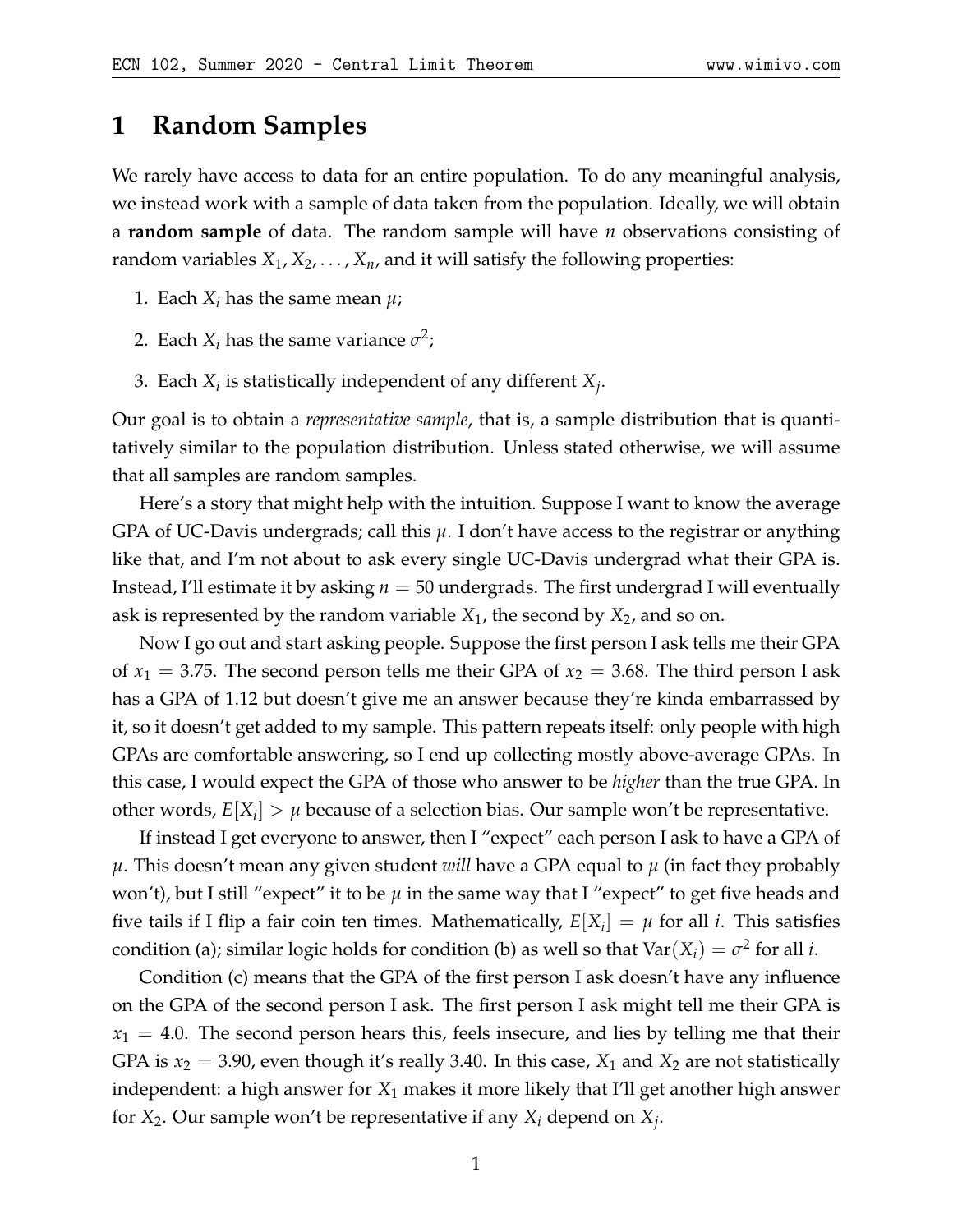## **2 Sample Mean**

## **2.1 Definition and Intuition**

For random variables  $X_1, \ldots, X_n$  of a random sample, the **sample mean**, *X*, is defined as

$$
\overline{X} \equiv \frac{X_1 + \ldots + X_n}{n}.
$$
 (1)

We use  $\overline{X}$  as the estimate of  $\mu$ . But because it's just an estimate, it's pretty much guaranteed to not be exactly right.

It is of critical importance to recognize that the number we calculate for  $\bar{x}$  depends on our random sample: a sum of random variables is itself a random variable, so *X* will have an expected value and a variance. In other words, if I go out and ask 50 random people what their GPA is, and you go out and ask 50 random people what their GPA is, chances are we're each going to ask a different group of 50 people and therefore we'll each calculate a different  $\bar{x}$ . That's why *X* is a random variable with an expected value and a variance: it's totally possible (unlikely, but possible) that I get unlucky and randomly sample a group of 50 weird people and get a bunch of weird answers that aren't representative of the population, and I (unknowingly) get a lousy estimate because of that. We have to account for the possibility that our sample is a bad one — even though we have a sample and an estimate of  $\mu$ , there remains some *uncertainty* about what  $\mu$  actually is.

### **2.2 Expected Value and Variance**

To analyze the uncertainty about the sample mean, we need to know the expected value and variance of *X*. We want to know whether our estimate is correct, on average; and we want to know just how far off our estimate is likely to be.

The expected value operator is a *linear operator*, which means it satisfies the two following properties:

- 1.  $E[X + Y] = E[X] + E[Y]$  for any random variables *X* and *Y*;
- 2.  $E[aX] = aE[X]$  for any random variable *X* and any real number *a*.

Using the definition of the sample mean *X*, we can write

$$
E[\overline{X}] = E\left[\frac{X_1 + X_2 + \ldots + X_n}{n}\right].
$$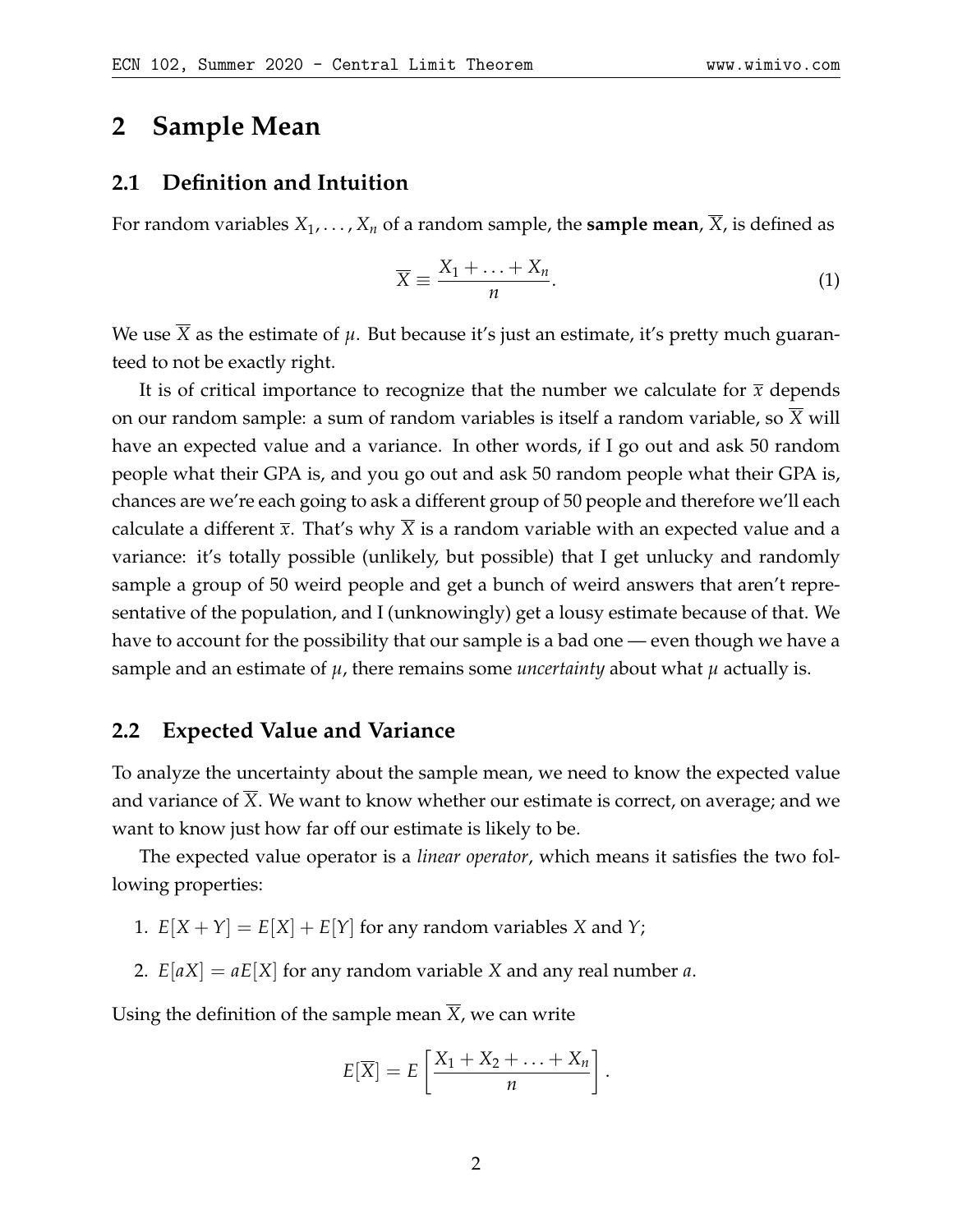Property (a) says we can write the expectation of a sum as the sum of expectations, so

$$
E[\overline{X}] = E\left[\frac{X_1 + X_2 + \dots + X_n}{n}\right]
$$

$$
= E\left[\frac{X_1}{n}\right] + E\left[\frac{X_2}{n}\right] + \dots + E\left[\frac{X_n}{n}\right]
$$

Property (b) says that we can take the scalar 1/*n* out of each expectation so that

$$
E[\overline{X}] = \frac{1}{n}E[X_1] + \frac{1}{n}E[X_2] + \ldots + \frac{1}{n}E[X_n].
$$

We have a common factor of 1/*n* in each term, so we can factor it out and write

$$
E[\overline{X}] = \frac{1}{n} \bigg( E[X_1] + E[X_2] + \ldots + E[X_n] \bigg).
$$

By the assumptions of a random sample,  $E[X_i] = \mu$  for all  $X_i$ . This substitution gives

$$
E[\overline{X}] = \frac{1}{n} \underbrace{\left(\mu + \mu + \ldots + \mu\right)}_{n \text{ times}}
$$

$$
= \frac{1}{n} (n\mu).
$$

Cancel out an *n* in the numerator and denominator and we are left with the result:

$$
E[\overline{X}] = \mu. \tag{2}
$$

.

In words, the sample mean will be the true mean *on average*. In general, an estimator is said to be **unbiased** when its expected value equals the true parameter. Again, this doesn't mean it *will* equal *µ* (in fact it probably won't), but we still "expect" it to be *µ* in the same way that we "expect" to five heads and five tails if we flip a fair coin ten times.

Let's do the same thing for variance. Variance is not a linear operator, but as long as all *X<sup>i</sup>* are independent from each other (which we are assuming as part of the random sample assumptions), then it will be similar. Specifically,

- (i)  $Var(X + Y) = Var(X) + Var(Y)$  for independent random variables *X* and *Y*;
- (ii)  $\text{Var}(aX) = a^2 \text{Var}(X)$  for any random variable *X* and any real number *a*.

Now let's do the whole rigmarole for variance.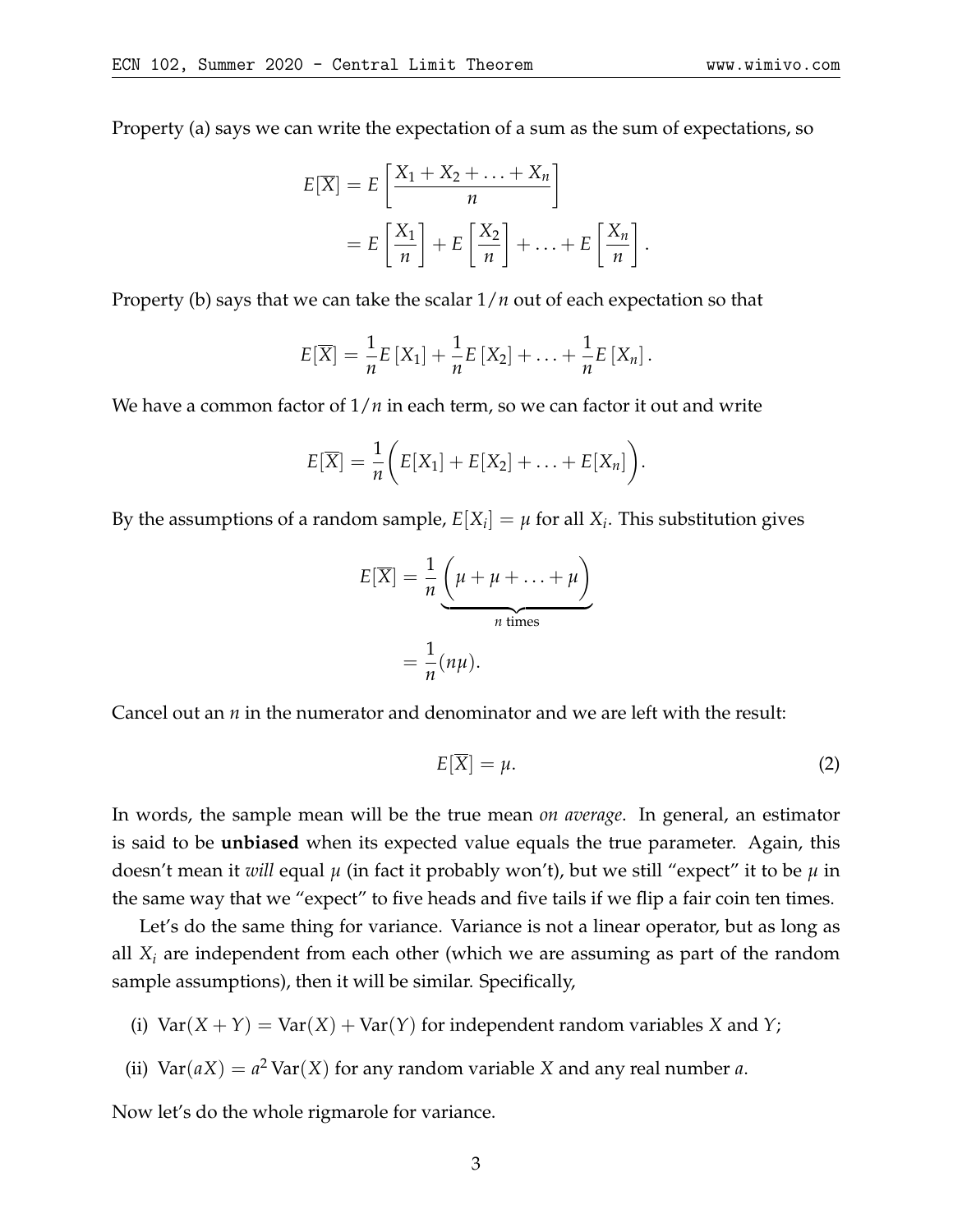Using the definition of the sample mean  $\overline{X}$ , we can write

$$
\operatorname{Var}(\overline{X}) = \operatorname{Var}\left(\frac{X_1 + X_2 + \ldots + X_n}{n}\right).
$$

Property (i) says that we can write the variance of an independent sum as the sum of variances, which yields

$$
\begin{aligned} \text{Var}(\overline{X}) &= \text{Var}\left(\frac{X_1 + X_2 + \ldots + X_n}{n}\right) \\ &= \text{Var}\left(\frac{X_1}{n}\right) + \text{Var}\left(\frac{X_2}{n}\right) + \ldots + \text{Var}\left(\frac{X_n}{n}\right). \end{aligned}
$$

Property (ii) says that we can take the scalar 1/*n* out of each variance *and square it* so that

$$
\text{Var}(\overline{X}) = \frac{1}{n^2} \text{Var}(X_1) + \frac{1}{n^2} \text{Var}(X_2) + \ldots + \frac{1}{n^2} \text{Var}(X_n).
$$

We have a common factor of  $1/n^2$  in each term, so we can factor it out and write

$$
Var(\overline{X}) = \frac{1}{n^2} \bigg[ Var(X_1) + Var(X_2) + \ldots + Var(X_n) \bigg].
$$

By the assumptions of a random sample, Var $(X_i) = \sigma^2$  for all  $X_i$ . This substitution gives

$$
Var(\overline{X}) = \frac{1}{n^2} \underbrace{\left[\sigma^2 + \sigma^2 + \dots + \sigma^2\right]}_{n \text{ times}}
$$

$$
= \frac{1}{n^2} \left[n\sigma^2\right].
$$

Cancel out an *n* in the numerator and denominator and we are left with the result:

$$
Var(\overline{X}) = \frac{\sigma^2}{n}.
$$
 (3)

In practice we will more often be using the standard deviation of  $\overline{X}$ , sometimes called the **standard error of the sample mean,** denoted  $se(\overline{X})$  and given by

$$
se(\overline{X}) \equiv \frac{\sigma}{\sqrt{n}}.\tag{4}
$$

It is helpful to think of the standard error as being the uncertainty of our estimate  $\overline{X}$ . I rec-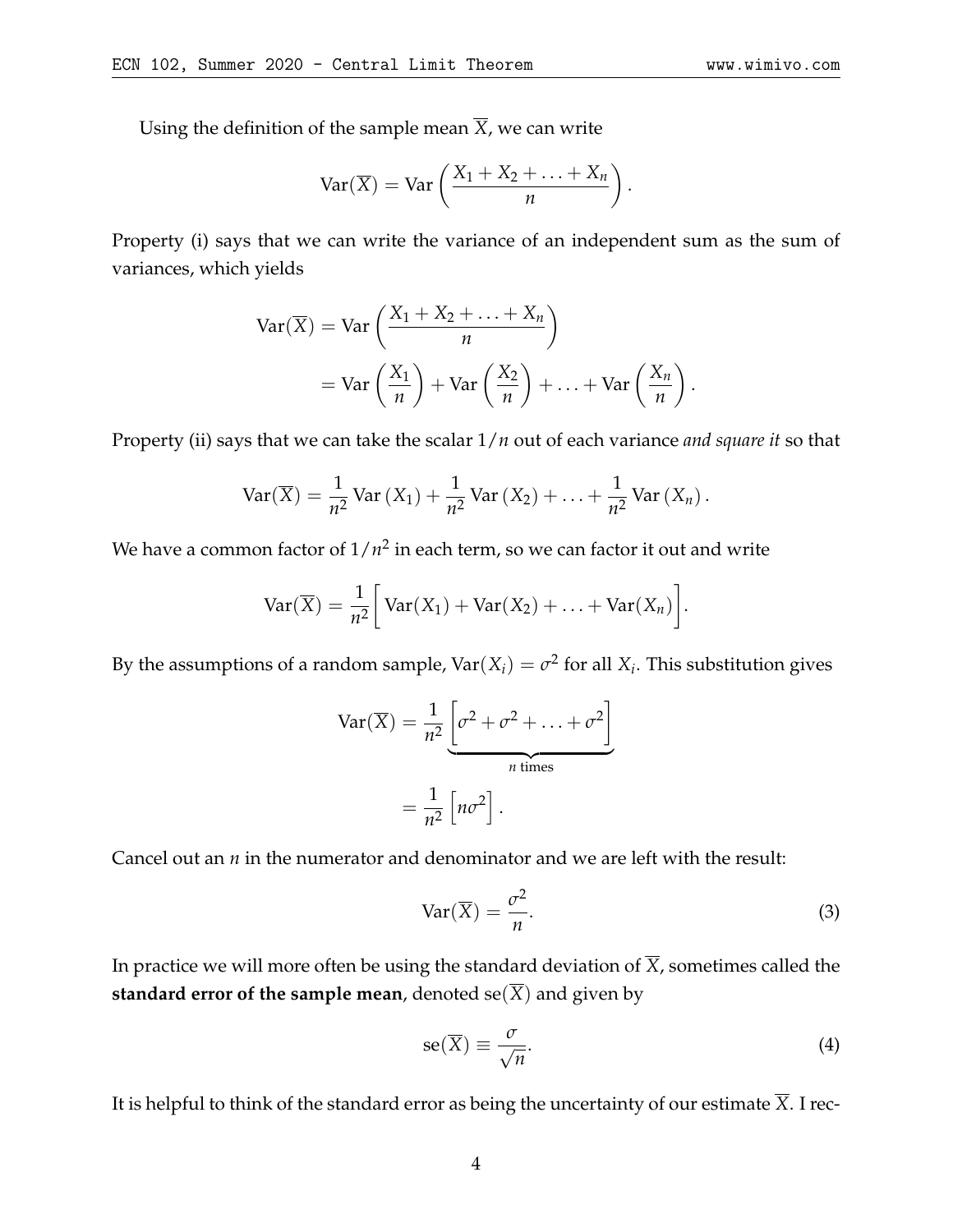ommend becoming comfortable with the term *standard error* because it will be appearing frequently once we get into regression analysis.

Notice that as *n* gets bigger and bigger, the standard error (and variance) becomes smaller and smaller. In fact, as  $n \to \infty$ , the standard error goes to zero. This is the **law of large numbers** at work: as we get more and more data, our estimate is probably getting closer and closer to *µ*, a property called **consistency**. As we ask more and more people for their GPA, our estimate becomes better. This is illustrated in the next section.

# **3 Central Limit Theorem**

### **3.1 Intuition**

It's good that we know the expected value and variance of *X*. We can go further.

When you collect a big enough random sample (say, *n* > 30) and calculate its sample mean, most of the time it's going to be pretty close to  $\mu$ . But every now and then, you'll collect a weird sample and your sample mean will be pretty far off.

<span id="page-4-0"></span>Suppose a bunch of us go out and randomly ask 50 people what their GPA is, and we each come back with our own *X*. The true mean is  $\mu = 3.25$ , and most of us get an estimate that's pretty close to that. One or two of us, just by chance, ended up asking a group of weird people and obtained estimates as far away as 2.6 or 3.8. But still, most of our estimates are fairly close to  $\mu$ . If we were to plot a histogram of our estimates, it would look something like the histogram in Figure [1.](#page-4-0)



FIGURE 1: Most estimates are fairly close to  $\mu = 3.25$ , but a small number are pretty far away. It almost kinda looks like a normal distribution; hold that thought.

This was just a thought experiment, though. In reality we only collect one sample, as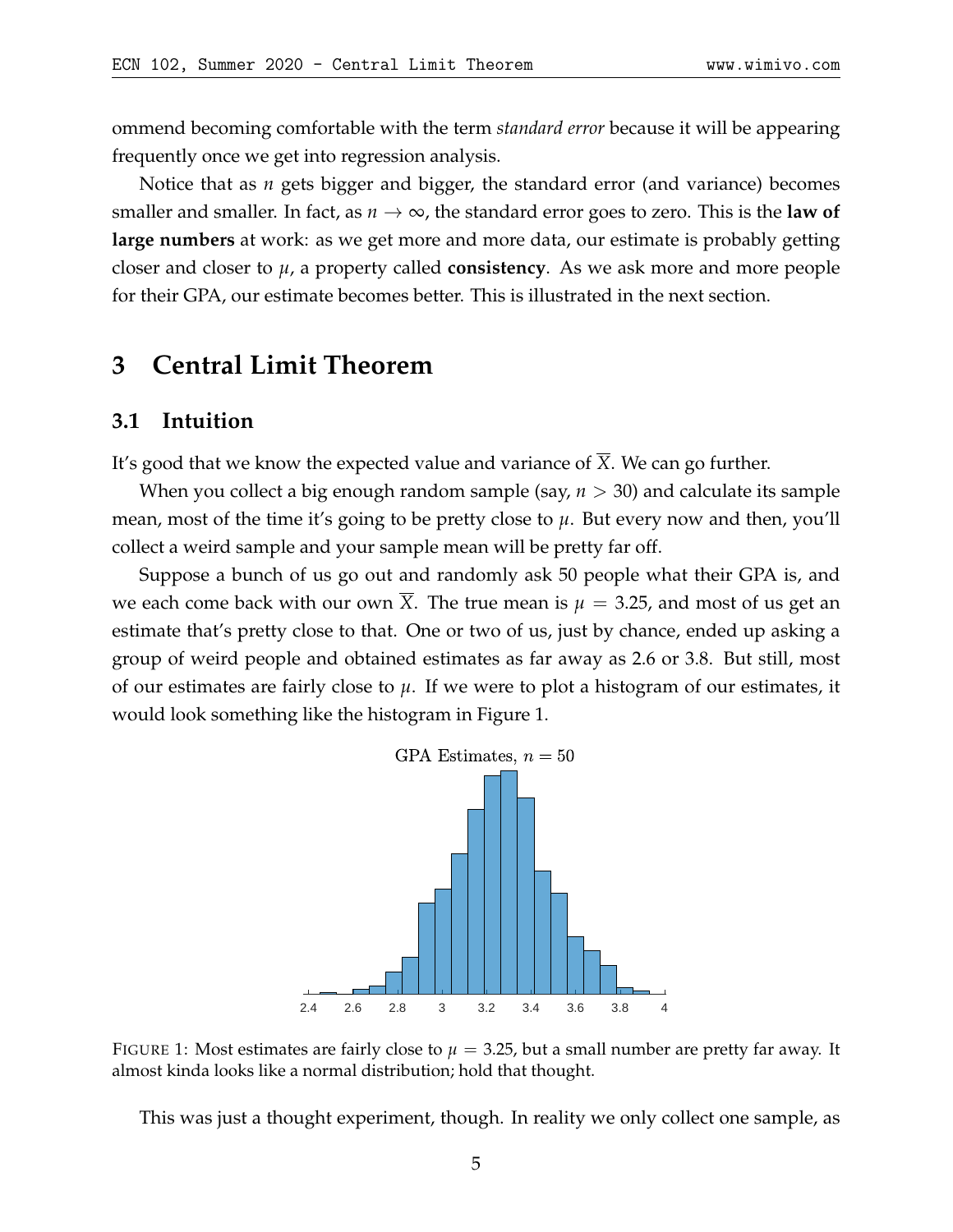large of a sample as we can, and calculate one  $\bar{x}$ . So in practice, we could be anywhere on such a histogram *and we don't know where for sure.* We have no idea whether our sample is representative and our estimate is in the peak near *µ*, or whether our sample is weird and our estimate is in a tail far from *µ*. The person who estimated the average GPA as 2.6 had no idea how bad their estimate was until they looked at the histogram of other estimates; in reality, we don't have the other estimates to compare ours to.

<span id="page-5-0"></span>Note that if instead we each ask  $n = 500$  people what their GPA is, then we'll get a histogram that looks more like the green one in Figure [2.](#page-5-0) In this case, we might not be so worried about whether our estimate is a bad one or not. That's why large sample sizes are nice.



FIGURE 2: The estimates with a larger sample size (in red) are a lot more closely concentrated around  $\mu = 3.25$ . This is the law of large numbers at work: you're seeing the standard error *σ*/ *n* get smaller as *n* gets bigger. As *n* → ∞, only the bar exactly at *µ* remains: the estimator is consistent.

## **3.2 Standardization**

Good, great, grand, wonderful. A practical issue is that every time we want to estimate something, we'll probably be estimating something with a different mean and a different variance. Estimating average GPA and estimating average student debt will have different means and different standard deviations and therefore different-looking estimate histograms. That's why we will *standardize* the procedure.

Forget about estimates for a second. Suppose arbitrary random variable *X* has mean *µ* and standard deviation *σ*. Taking *X* − *µ* will shift the entire distribution so that it is centered at zero. And then dividing by *σ* will re-shape the distribution so that it has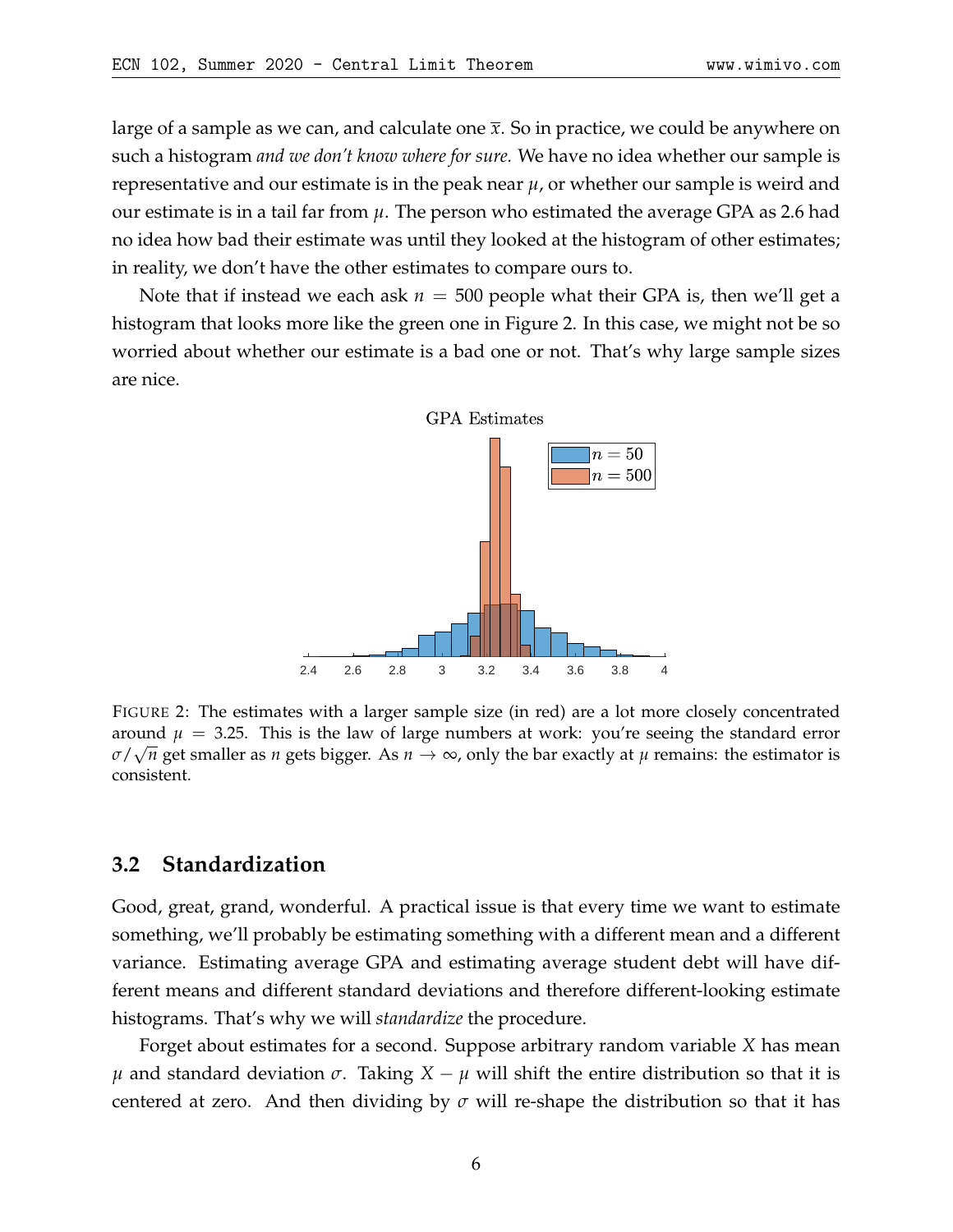variance of one. In other words, the **standardization** of random variable *X*, here denoted by random variable *Z*, is given by

$$
Z=\frac{X-\mu}{\sigma}\sim(0,1),
$$

where notation  $\sim$  (0, 1) reads as "is distributed with mean 0 and variance 1."

We can do this with *X* as well. It has mean *µ* and standard deviation *σ*/ √ *n*, so

$$
Z \equiv \frac{\overline{X} - \mu}{\sigma / \sqrt{n}} \sim (0, 1). \tag{5}
$$

But we can get more specific. The previous histograms for  $\overline{X}$  looked normally distributed. To that end, we can say the following:

(A) If  $\sigma$  is known and 30  $< n < \infty$ , then it is approximately true that

$$
Z \equiv \frac{\overline{X} - \mu}{\sigma / \sqrt{n}} \sim \mathcal{N}(0, 1) ,
$$

where  $\mathcal{N}(0, 1)$  is the **standard normal distribution**.

- (B) If  $\sigma$  is known and the underlying distribution is normal, then  $Z \sim \mathcal{N}(0, 1)$  exactly, even for small *n*.
- (C) If *n*  $\rightarrow \infty$ , then *Z* ∼  $\mathcal{N}(0, 1)$  exactly, regardless of the underlying distribution.

In this context, *Z* is called the Z**-statistic**. Proposition (C) is the **central limit theorem**.

### **3.3 Unknown Variance**

Again, this is all nice and everything, but we've been making a not-so-innocuous assumption throughout. When we standardized  $\overline{X}$ , we did so as if we knew what the population standard deviation  $\sigma$  was. In practice, we won't know what  $\sigma$  is and we have to use an estimate instead. The sample estimate for  $\sigma$  is given by the random variable

$$
S \equiv \sqrt{\frac{1}{n-1} \sum_{i=1}^{n} (X_i - \overline{X})^2}.
$$
 (6)

Now we standardize *X* using the sample standard error *S*/ √  $\overline{n}$  to obtain the  $\boldsymbol{T}$ **-statistic**,

$$
T \equiv \frac{\overline{X} - \mu}{S / \sqrt{n}} \sim T(n - 1),\tag{7}
$$